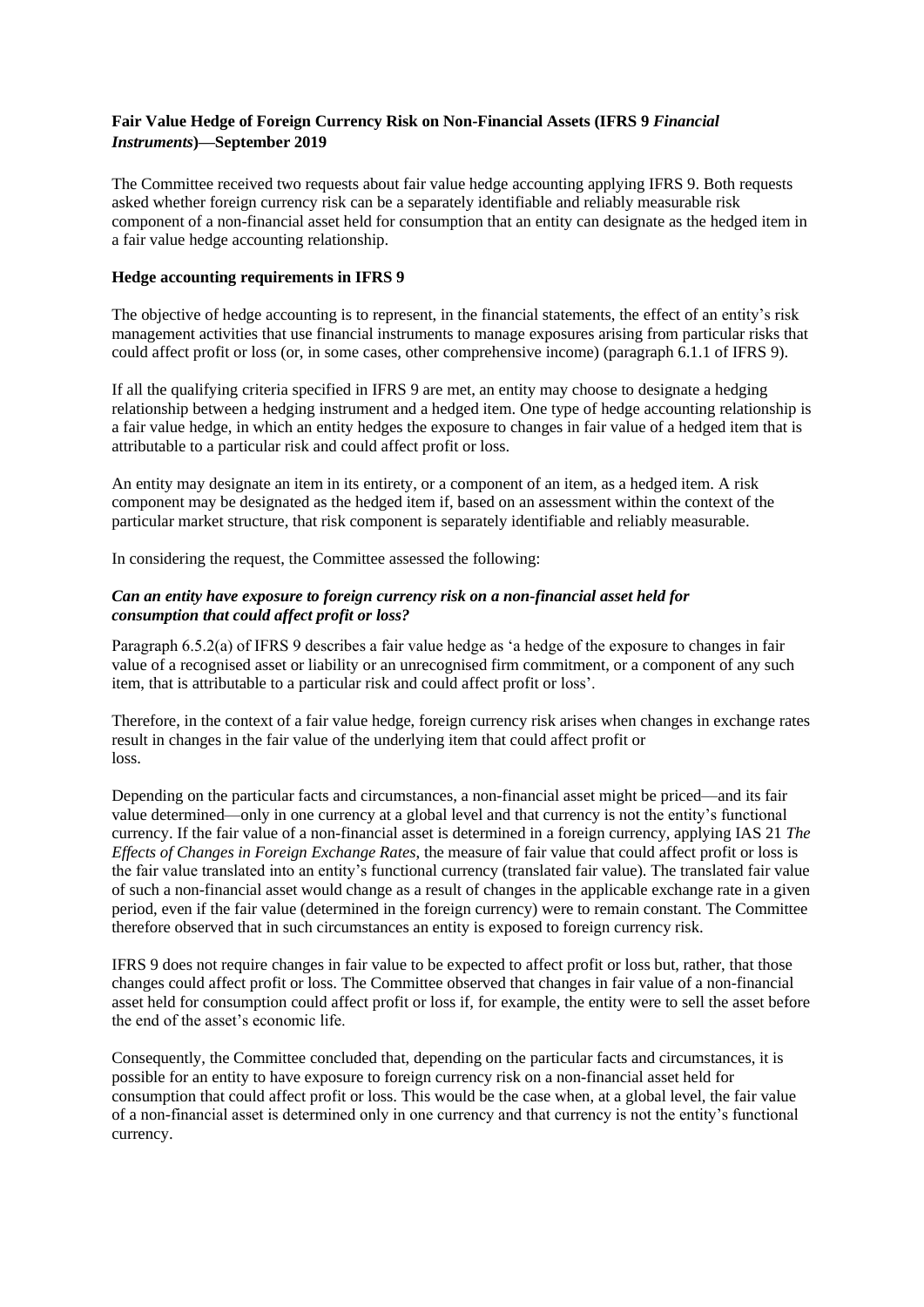# *If an entity has exposure to foreign currency risk on a non-financial asset, is it a separately identifiable and reliably measurable risk component?*

Paragraph 6.3.7 of IFRS 9 permits an entity to designate a risk component of an item as the hedged item if, 'based on an assessment within the context of the particular market structure, the risk component is separately identifiable and reliably measurable'.

Paragraph 82 of IAS 39 *Financial Instruments: Recognition and Measurement* permits the designation of non-financial items as hedged items only for a) foreign currency risks, or b) in their entirety for all risks, 'because of the difficulty of isolating and measuring the appropriate portion of the cash flows or fair value changes attributable to specific risks other than foreign currency risks'. Paragraph BC6.176 of IFRS 9 indicates that, in developing the hedge accounting requirements in IFRS 9, the Board did not change its view that there are situations in which foreign currency risk can be separately identified and reliably measured. That paragraph states that the Board 'learned from its outreach activities that there are circumstances in which entities are able to identify and measure many risk components (not only foreign currency risk) of non-financial items with sufficient reliability'.

Consequently, the Committee concluded that foreign currency risk can be a separately identifiable and reliably measurable risk component of a non-financial asset. Whether that is the case will depend on an assessment of the particular facts and circumstances within the context of the particular market structure.

The Committee observed that foreign currency risk is separately identifiable and reliably measurable when the risk being hedged relates to changes in fair value arising from translation into an entity's functional currency of fair value that, based on an assessment within the context of the particular market structure, is determined globally only in one currency and that currency is not the entity's functional currency. The Committee noted, however, that the fact that market transactions are commonly settled in a particular currency does not necessarily mean that this is the currency in which the non-financial asset is priced—and thus the currency in which its fair value is determined.

### *Can the designation of foreign currency risk on a non-financial asset held for consumption be consistent with an entity's risk management activities?*

Paragraph 6.4.1(b) of IFRS 9 requires that, at the inception of a hedging relationship, 'there is formal designation and documentation of the hedging relationship and the entity's risk management objective and strategy for undertaking the hedge'. Accordingly, the Committee observed that, applying IFRS 9, an entity can apply hedge accounting only if it is consistent with the entity's risk management objective and strategy for managing its exposure. An entity therefore cannot apply hedge accounting solely on the grounds that it identifies items in its statement of financial position that are measured differently but are subject to the same type of risk.

To the extent that an entity intends to consume a non-financial asset (rather than to sell it), the Committee observed that changes in the fair value of the non-financial asset may be of limited significance to the entity. In such cases, an entity is unlikely to be managing and using hedging instruments to hedge risk exposures on the non-financial asset and, in that case, it cannot apply hedge accounting.

The Committee expects that an entity would manage and hedge exposure to foreign currency risk on the fair value of non-financial assets held for consumption only in very limited circumstances—in such circumstances, an entity would use hedging instruments to hedge only foreign currency risk exposure that it expects will affect profit or loss. This may be the case, for example, if (a) the entity expects to sell the non-financial asset (eg an item of property, plant and equipment) part-way through its economic life; (b) the expected residual value of the asset at the date of expected sale is significant; and (c) the entity manages and uses hedging instruments to hedge the foreign currency risk exposure only on the residual value of the asset.

Furthermore, the Committee observed that risk management activities that aim only to reduce foreign exchange volatility arising from translating a financial liability denominated in a foreign currency applying IAS 21 are inconsistent with the designation of foreign exchange risk on a non-financial asset as the hedged item in a fair value hedge accounting relationship. In such circumstances, the entity is managing